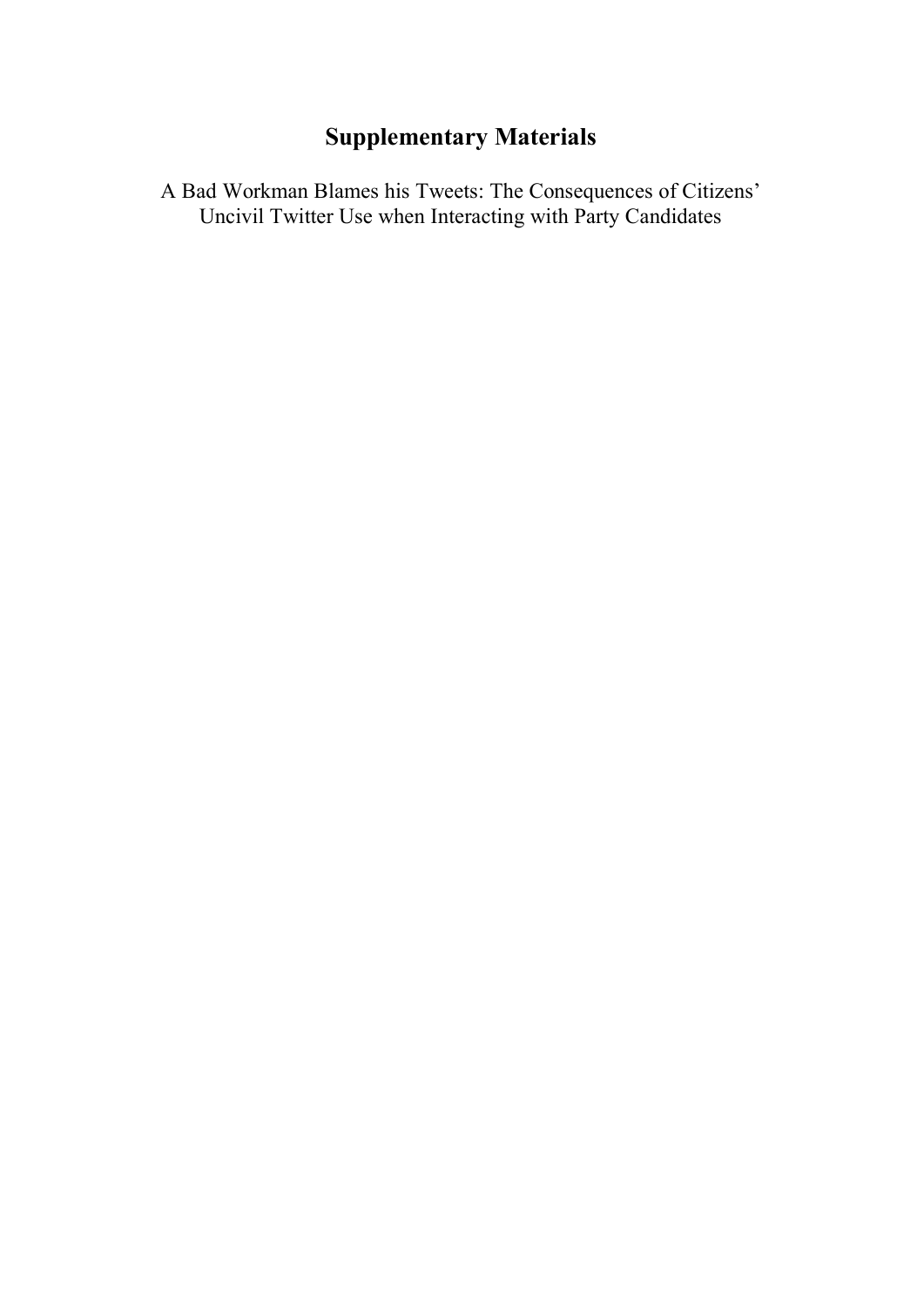# Supplementary Material A: *Extended overview of the literature on the effects of incivility on political discussions*

Racist, homophobic, shaming or ridiculing remarks are hardly inspiring conversation starters and, as research has shown, may have strong negative consequences even for those simply observing an online discussion (Anderson, Brossard, Scheufele, Xenos, & Ladwig, 2013; Gervais, 2015; Lyons & Veenstra, 2016). Indeed, individuals respond negatively to incivility directed at them or their views, and it may even influence the formation of negative attitudes about the issue at hand (Hwang, Borah, Namkoong, & Veenstra, 2008). Moreover, incivility in online exchanges makes participants perceive uncivil statements as less fair, informative and credible (Brooks & Geer, 2007; Ng  $\&$ Detenberg, 2005) (but see the study by Thorson et al (2010) who, however, operationalize incivility as derogatory comments). More broadly, and importantly from a democratic point of view, previous research has found that impolite, and especially uncivil, discourse can have a widespread poisonous and polarising effect on discussions (Anderson et al., 2013; Lyons & Veenstra, 2016), even to those simply reading, but not participating, in online conversations (known also as "lurkers"), thus providing a disincentive for engaging in dialogue. This is further corroborated in studies showing that exposure to uncivil political talk induces feelings of anger and aversion, which in turn reduces satisfaction with the message board discourse (Gervais, 2015). Similarly, Lyons and Veenstra (2016, p.14) found that, if a politician's message on Twitter is viewed unsympathetically, and presumably commented upon in an uncivil manner so as to reflect this, the entire discussion surrounding it might collapse.

We believe that these effects may be visible on discussions with politicians, a topic which to our knowledge has not been investigated before. Existing research on journalists' involvement in comment sections on Facebook has shown that engagement from reporters in discussions turned uncivil tends to sooth uncivil discussion, leading to less incivility. Yet, we argue that due to the anonymous nature of Twitter (as opposed to the largely eponymous nature of Facebook), the more complex and subtle way in which discussions by multiple people appear on Twitter (as opposed to the structured discussion threads on Facebook) and, crucially, the largely disliked, distrusted and even despised, personae of politicians (as opposed to the mostly credible journalists), means that engagement from them will tend to induce, rather than soothe, impoliteness and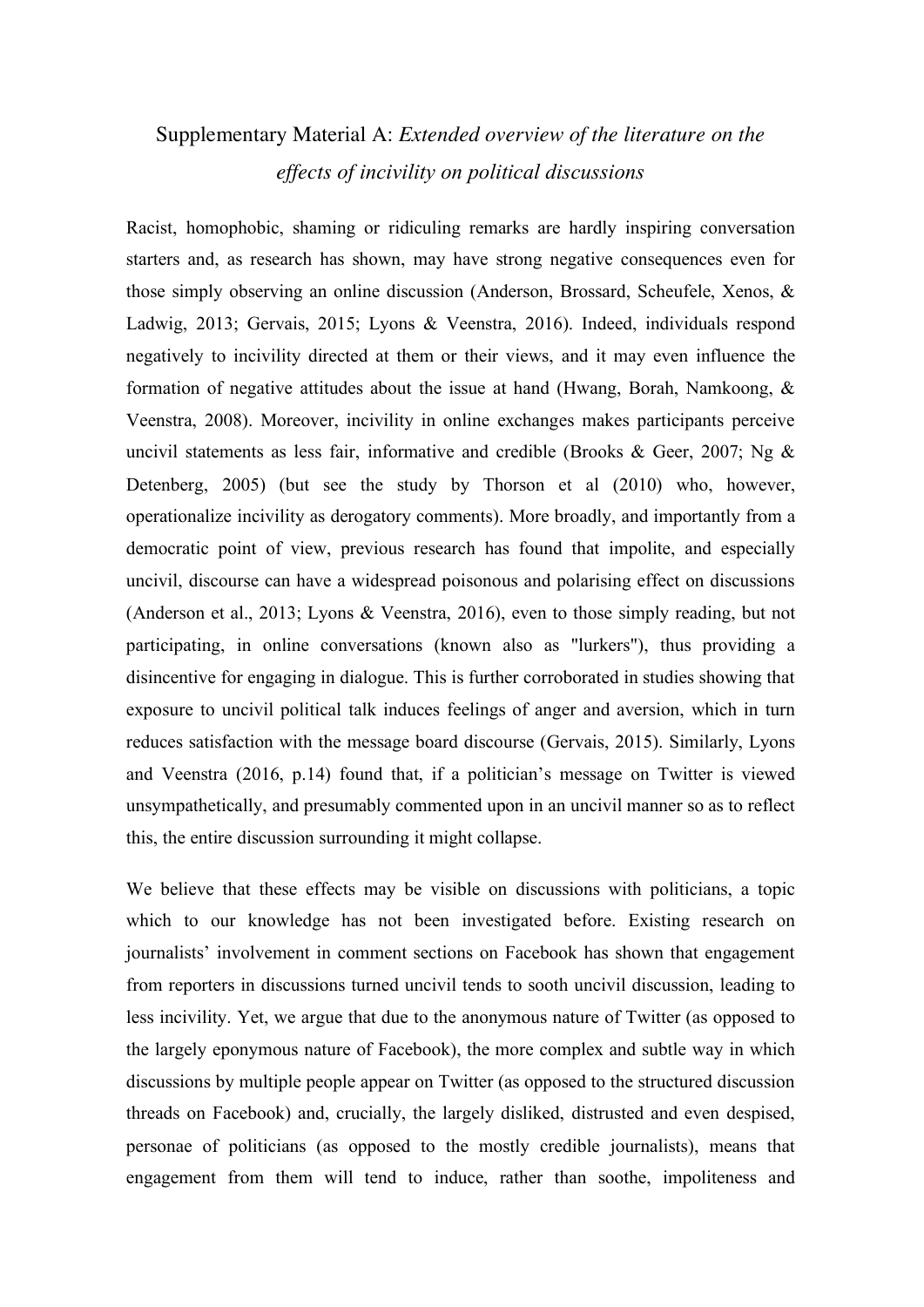incivility<sup>1</sup>.

Given this line of thinking politicians' and strategists' decisions may not be as straightforward when it comes to adopting an engaging style on Twitter. As Stromer-Galley notes in her work on controlled interactivity, giving up some communication control in order to benefit from the affordances of social media involves trade-offs, and in this case the trade-off is engaging with the risk of being trolled. Given the clear benefits of directly addressing people on Twitter, however, some candidates may be willing to take that risk to engage the public. Furthermore, it is plausible that structural constraints apply too and that, for example, candidates in countries where political elites and institutions enjoy high levels of citizen trust may be less likely to be harassed online and thus more comfortable in frequently engaging the public. Previous research has shown that there is variation among incumbents and challengers when it comes to Twitter adoption and frequency of using the platform, while studies have also identified a geographical divide between active Northern European politicians and less active Southern European (Vergeer & Hermans, 2013, p. 142). Other studies have shown that candidates lagging behind in the polls are more likely to experiment in involving the public and supporters online than candidates leading the polls (Stromer-Galley, 2014, p. 34).

<sup>1</sup> We note here that given the generalised impact of incivility on political discussions, in this study we perceive uncivil conduct as a broadly poisonous attitude - not only as something which has negative effects on those towards whom is directed.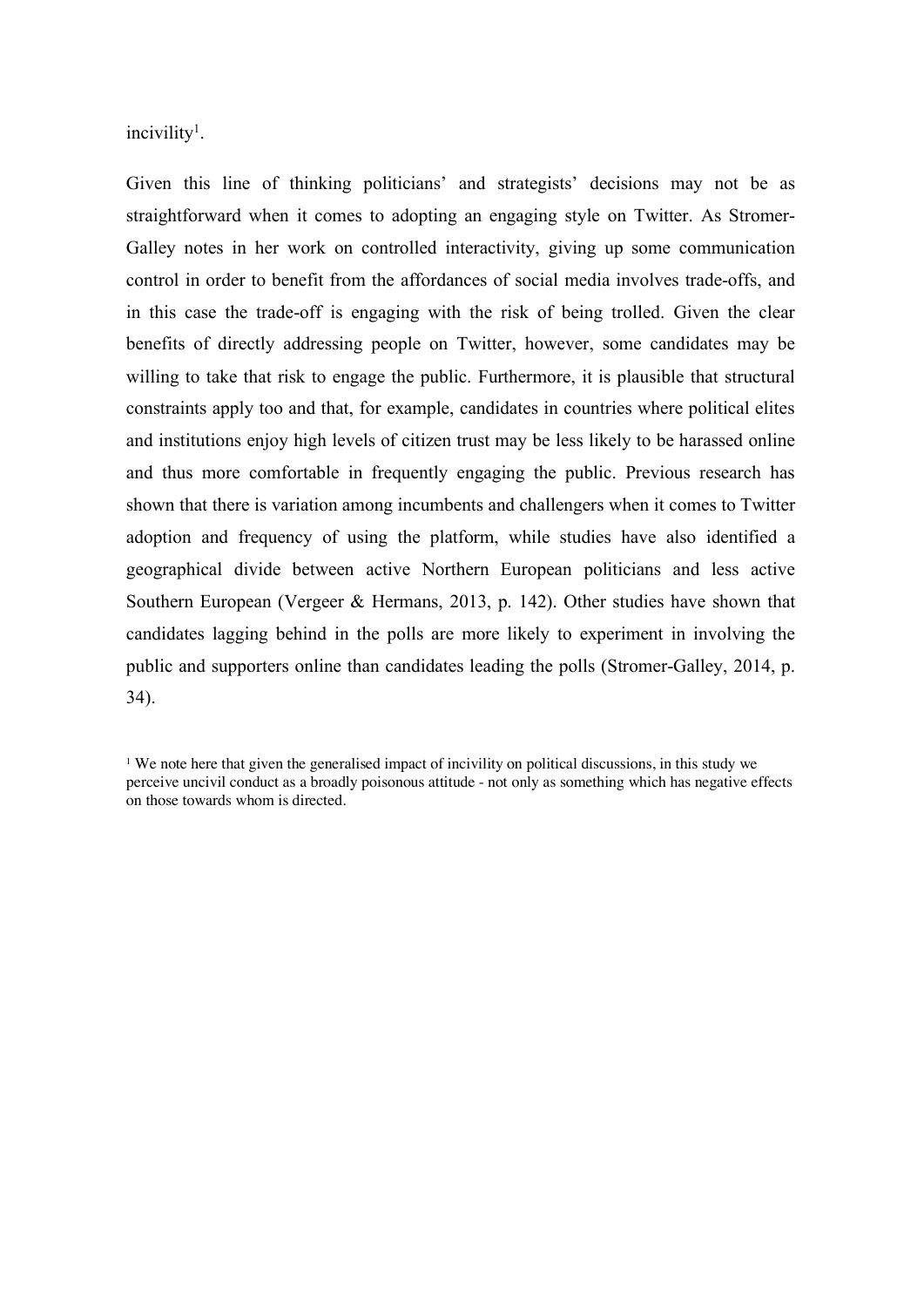## Supplementary Material B: *Country specific Twitter presence statistics*

For each specific country, we report the total number of MEP candidates for large or special parties (generally small, but EP election relevant parties in terms of pronounced pro- or anti-EU issue focus), with remaining numbers collapsed into "Other". Depending on the country, the data collection started with checking whether candidates had a social media profile, but for small/fringe parties only select candidates were checked. If a candidate was not checked for a Twitter account, we treat it here as "not having an account". Top of the list refers to the first 33% on the electoral lists (for each party), Middle of the list is 33-66% in terms of position, and Bottom of the list is last 33% of each list (above  $66<sup>th</sup>$  percentile).

The average percentage of MEP candidates with a presence on Twitter is 16% across all 28 EU countries. This proportion is much lower than the one reported by Lorenzo-Rodriguez and Madariaga (2015): 42.69% of MEP candidates had Twitter accounts. However, their dataset included only candidates running in parties with existing representation in the European Parliament, which excludes new parties such as Podemos in Spain. Their analysis shows that candidates who make an active use of this platform are incumbents and members of large national parties, although gender does not correlate with Twitter presence and use. As detailed in the supplementary material C when restricting our data using similar filters, our MEP candidate Twitter presence is in line with those reported previously in the literature. For example, 40% of the MEP candidates from the German SDP had a Twitter presence, or 87 % of the British Labour candidates for comparison. Furthermore, we also find that those higher up on the party electoral lists are more likely to have an active Twitter presence. Hence, the lower Twitter presence averages reflect the plethora of parties and candidates (almost all) covered by our data collection rather than any systematic difference. That said, even if there was some systematic difference, this is not a problem for our analysis, since here we are only interested in the population of candidates with a Twitter account, but our results may vary in the future as more candidates start adopting this platform.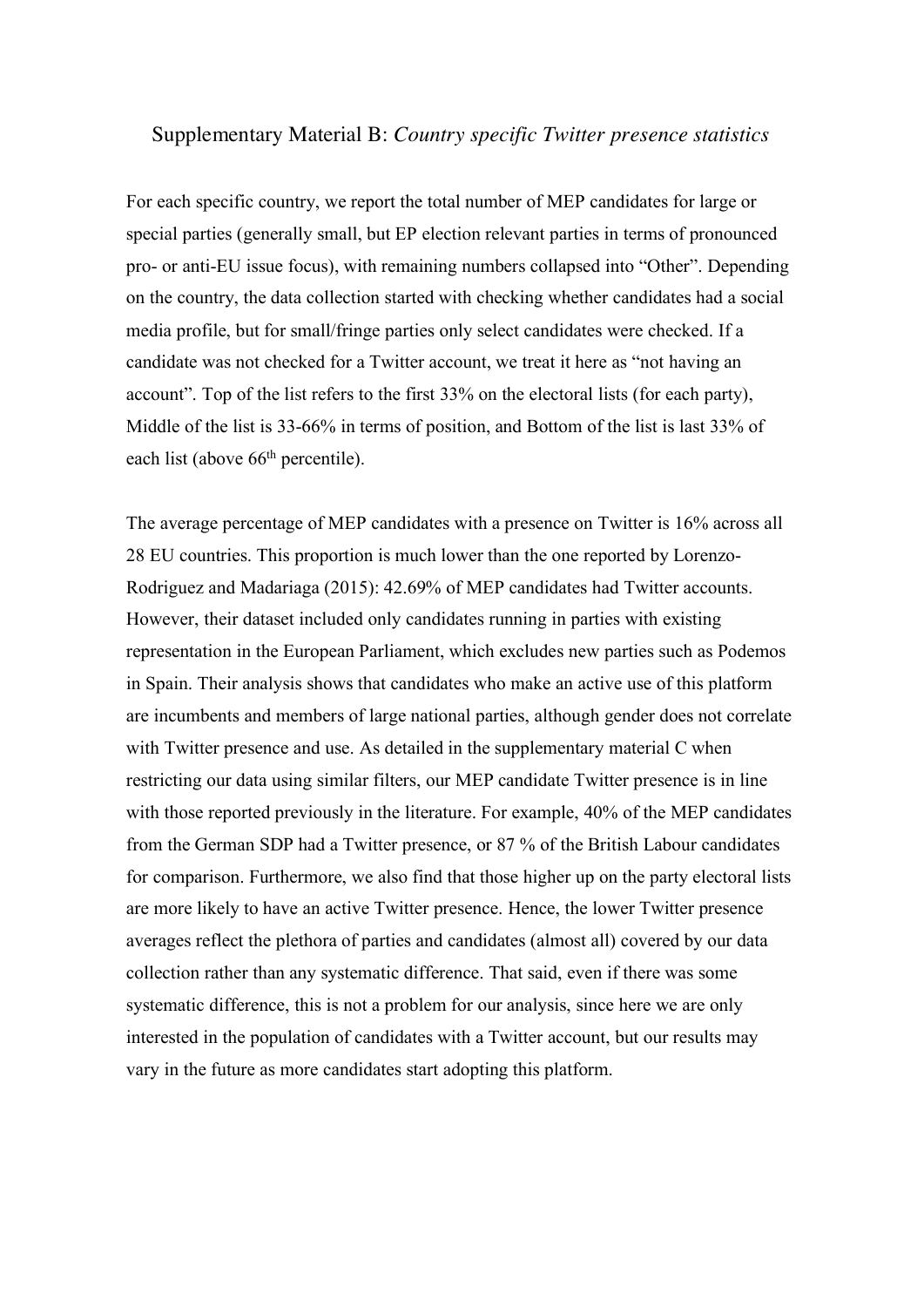### **Germany:**

946 total candidates, 723 candidates checked, 173 candidates on Twitter (12 inactive/private profiles, 48 identified only at later stage), and 25 different parties/lists Detailed statistics for parties (8 parties above 2% of the party list vote in the 2013 Federal elections, 5 in the Bundestag)

| Party        | $N$ (total) | % on Twitter |             |                |                |
|--------------|-------------|--------------|-------------|----------------|----------------|
|              |             | All          | Top of list | Middle of list | Bottom of list |
| 1. CDU/CSU   | 206         | 23           | 42          | 19             | 12             |
| 2. SPD       | 96          | 40           | 69          | 27             | 18             |
| 3. FDP       | 102         | 31           | 45          | 31             | 14             |
| 4. Grune     | 26          | 73           | 100         | 67             | 50             |
| 5. Die Linke | 20          | 45           | 71          | 14             | 50             |
| 6. Piraten   | 12          | 92           | 100         | 100            | 75             |
| 7. AfD       | 28          | 21           | 40          | 10             | 12             |
| 8. Other     | 456         | 2            |             |                |                |

**Note**: For the remaining parties we only checked if the top 15 candidates on the list had a Twitter account. It is worth mentioning that with the exception of the Free Voters, which had a vote share of 1.5%, all the aforementioned parties got less than 1% of the total votes and their total vote share sums to 7.4%.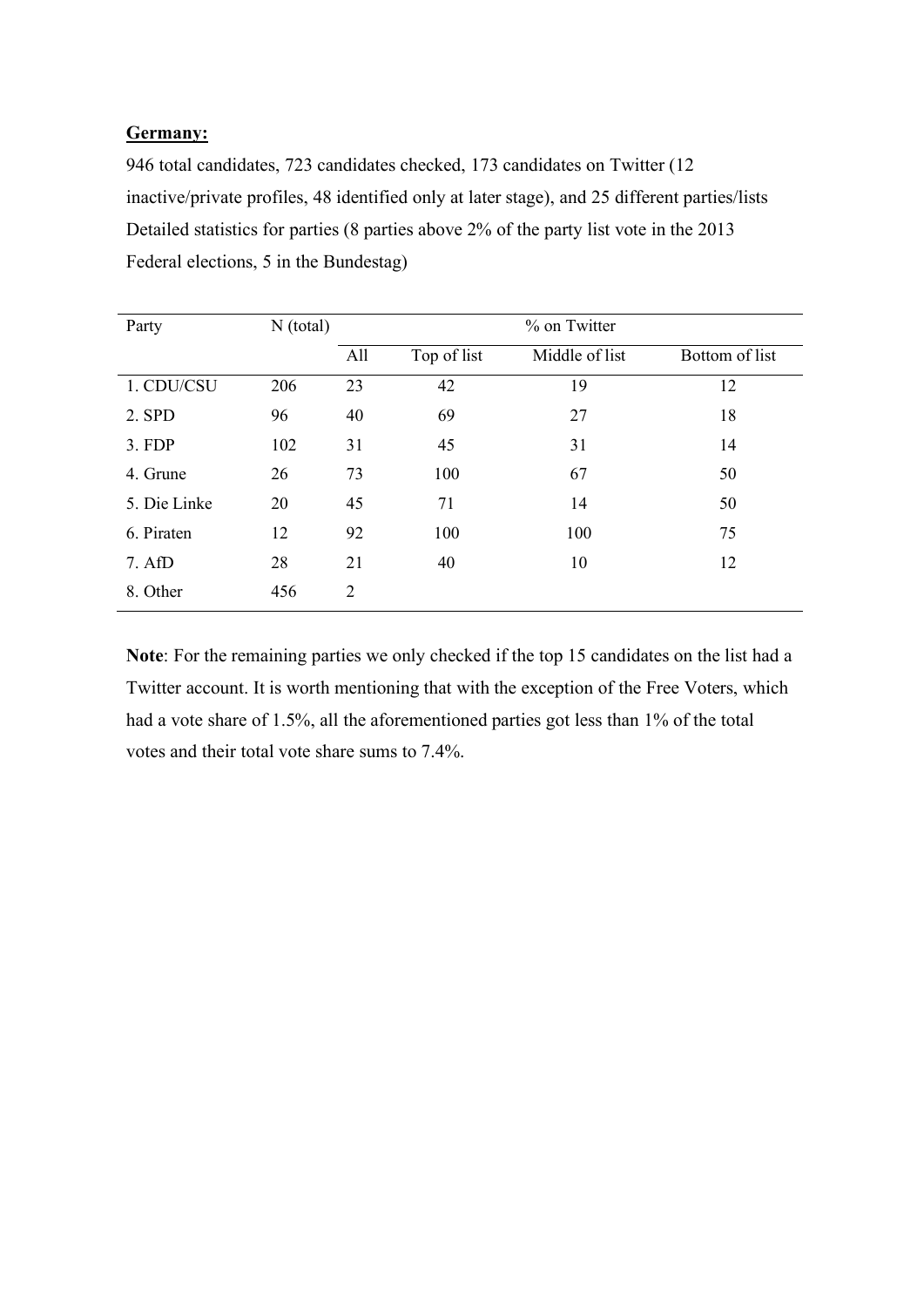## **Greece:**

544 total candidates, 121 candidates on Twitter (22 identified only at later stage), and 14 different parties/lists

| Party    | $N$ (total) | % on Twitter |             |                |                |
|----------|-------------|--------------|-------------|----------------|----------------|
|          |             | All          | Top of list | Middle of list | Bottom of list |
| 1. CRL   | 40          | 52           | 54          | 54             | 50             |
| 2. ND    | 42          | 57           | 43          | 50             | 79             |
| 3. Elia  | 41          | 56           | 50          | 62             | 57             |
| 4. ToPot | 42          | 26           | 21          | 36             | 21             |
| 5. IG    | 42          | 26           | 29          | 29             | 21             |
| 6. GEC   | 32          | 12           | 20          | 9              | 9              |
| 7. G     | 42          | 19           | 36          | 7              | 14             |
| 8. DL    | 40          | 30           | 23          | 15             | 50             |
| 9. Other | 223         | 3            |             |                |                |

Detailed statistics for parties (8 parties)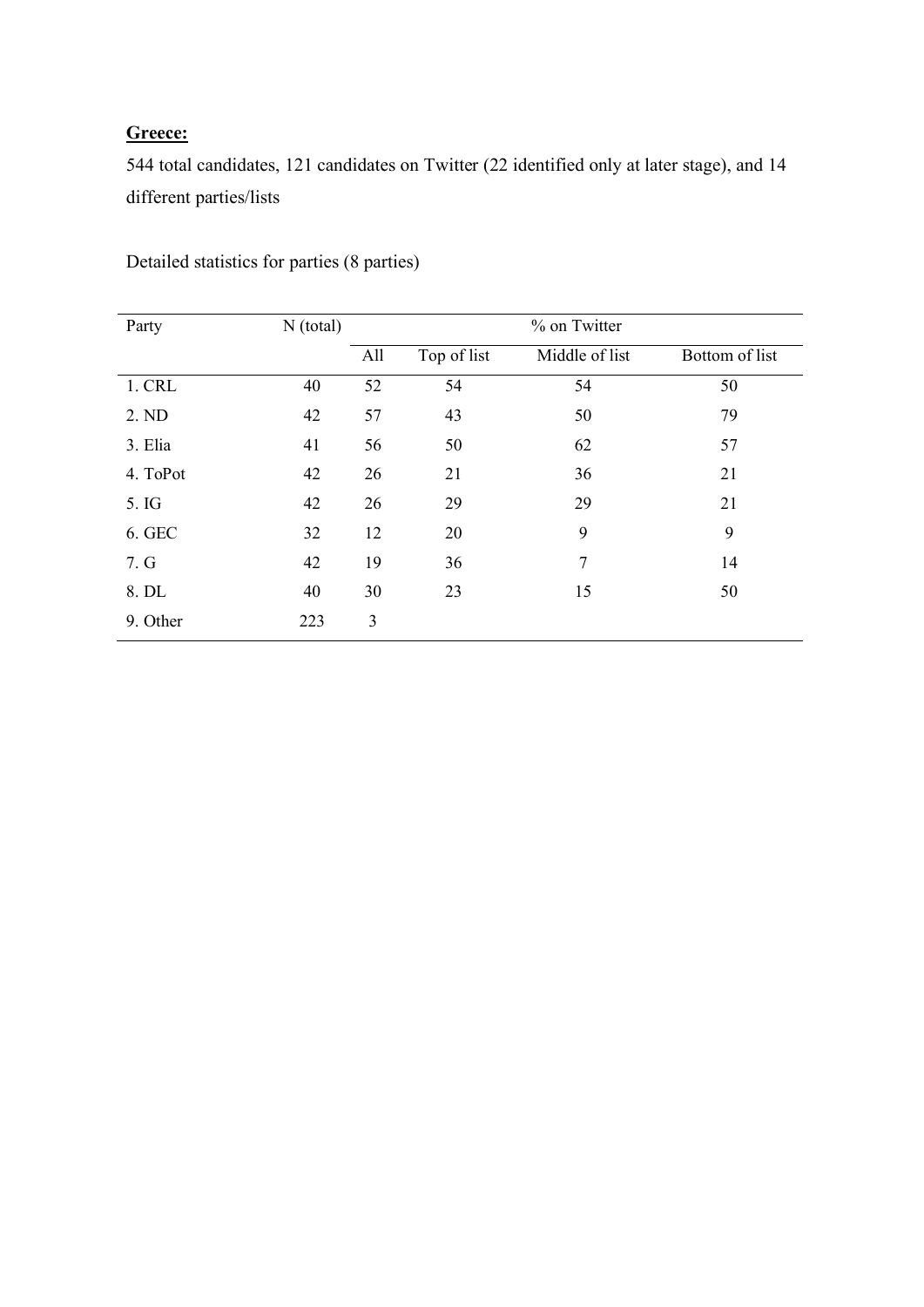## **Spain:**

2105 total candidates, 648 checked candidates, 404 candidates on Twitter (4 inactive/private profiles, 25 identified only at later stage), and 39 different parties/lists

| Party         | ${\bf N}$ |     |             | % on Twitter     |                  |
|---------------|-----------|-----|-------------|------------------|------------------|
|               |           | All | Top of list | Middle of list   | Bottom of list   |
| 1. CS         | 54        | 50  | 100         | 53               | $\boldsymbol{0}$ |
| 2. PP         | 54        | 76  | 100         | 84               | 44               |
| 3. Vox        | 54        | 18  | 59          | $\boldsymbol{0}$ | $\boldsymbol{0}$ |
| 4. EPDD       | 54        | 48  | 94          | 53               | $\boldsymbol{0}$ |
| <b>5. CEU</b> | 54        | 50  | 100         | 53               | $\boldsymbol{0}$ |
| 6. LPD        | 54        | 57  | 100         | 63               | 11               |
| 7. PE         | 54        | 72  | 100         | 74               | 44               |
| 8. PSOE/PSC   | 54        | 100 | 100         | 100              | 100              |
| 9. UPyD       | 54        | 100 | 100         | 100              | 100              |
| 10. PODEMOS   | 54        | 70  | 100         | 74               | 39               |
| $11.$ IP      | 54        | 100 | 100         | 100              | 100              |
| 12. Other     | 1511      | 0.2 |             |                  |                  |

Detailed statistics for parties (11 parties)

**Note:** We did not check if the candidates of the other 27 parties and lists had Twitter accounts. It is worth mentioning that none of the 27 parties received more than 1% of the vote and their total vote share sums to 8%.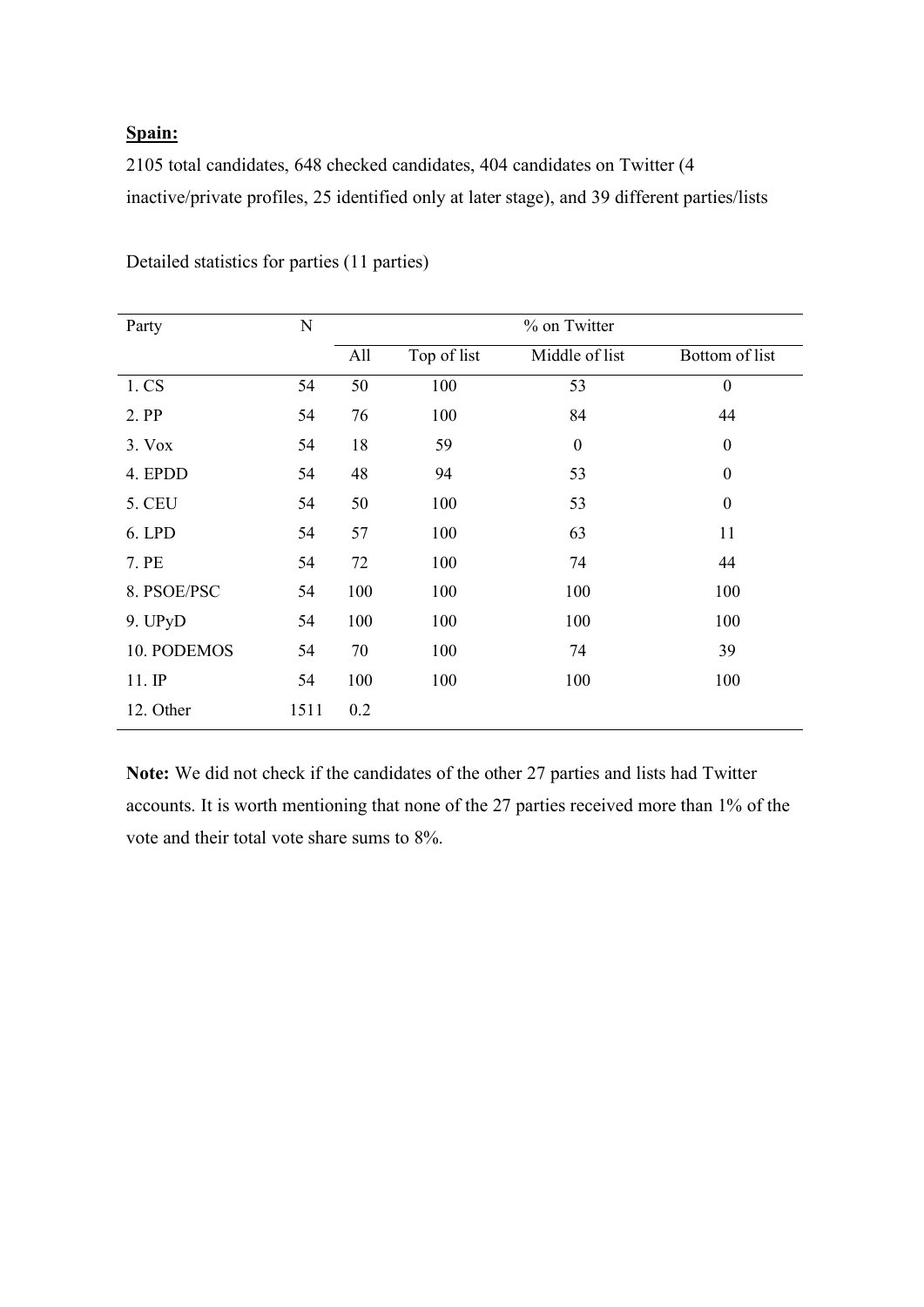## **UK:**

751 total candidates, 568 candidates checked, 360 candidates on Twitter (18 inactive/private profiles, 46 identified only at later stage), and 46 different parties/lists

| Party                | $N$ (total)    |     |             | % on Twitter   |                  |
|----------------------|----------------|-----|-------------|----------------|------------------|
|                      |                | All | Top of list | Middle of list | Bottom of list   |
| 1. Labour            | 70             | 87  | 95          | 89             | 76               |
| 2. Conservatives     | 71             | 72  | 77          | 75             | 62               |
| 3. Liberal Democrats | 70             | 93  | 100         | 89             | 90               |
| 4. Plaid Cymru       | $\overline{4}$ | 100 | 100         | 100            | 100              |
| 5. UKIP              | 70             | 74  | 86          | 78             | 57               |
| 6. SNP               | 6              | 100 | 100         | 100            | 100              |
| 7. BNP               | 70             | 11  | 32          | 4              | $\boldsymbol{0}$ |
| 8. NI parties        | 9              | 89  |             |                |                  |
| 9. Other             | 381            | 28  |             |                |                  |

Detailed statistics for parties (7 main parties)

**Note**: For 28 parties and lists we only checked if the top 3 candidates in each constituency had a Twitter. All these parties received less than 1.1% of the vote and their total vote share sums to 5.1%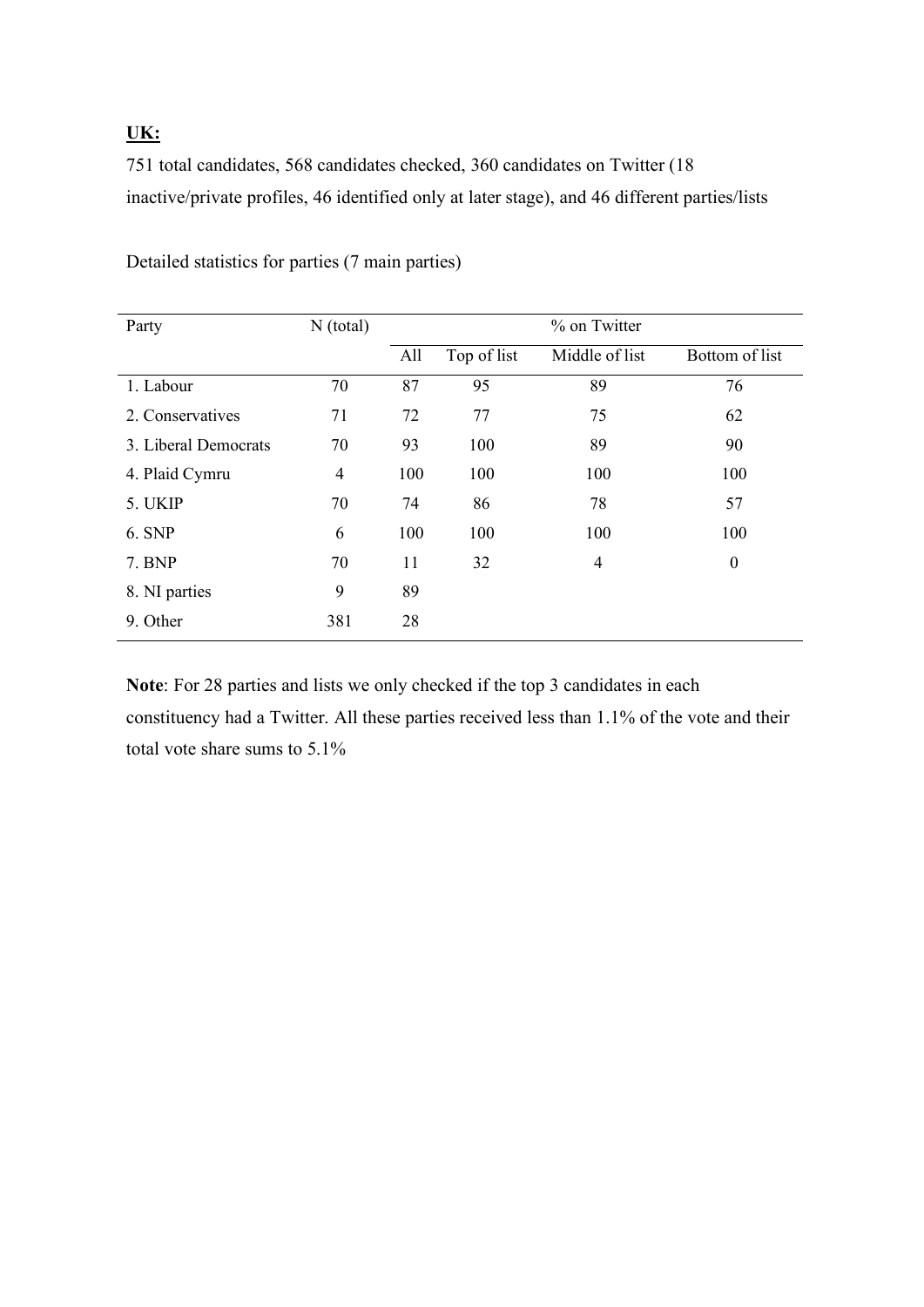### Supplementary Material C: *Summary of coding, machine learning*

## *classification, and variable statistics*

After compiling the codebook, the coding process proceeded as follows. First, we recruited six coders that would each code 7000 tweets. Our goal was to have around 7000 tweets coded in the main language of each of the four countries –3,500 tweets by the candidates and 3,500 tweets mentioning the candidate, in order to have a balanced sample. Of these 7,000, approximately half of the tweets were coded by two coders so that we can assess inter-coder reliability. As described below, due to duplicate Tweets, language discrepancy, and empty or spam Tweets containing no relevant text (only handles for example), the final number of Tweets coded was lower, but reflects roughly equal amount of candidate vs public Tweets, with half of them coded by two coders.

The coding process started with a training session in which the coders were introduced to the coding scheme, the software used for coding (i.e. CrowdFlower) and went through a number of short exercises (coding around 40 English language tweets). After the training session all coders were assigned the same 160 English language tweets as a follow-up exercise. This was used to evaluate the overall reliability across all six coders, offer feedback to the coders, and for minor adjustment of the codebook. Given that for the coding of the respective tweets the average reliability was satisfactory across all categories, we went further with assigning the country-specific tweets. As a first step the coders were asked to analyse 1000 tweets. After this stage was finalized, the reliability across all countries was re-assessed and in the cases where the reliability indicators were not satisfactory the coders received detailed feedback. At this point we also introduced the language sub-category to the filter question as we noted that in the case of Spain there were a number of tweets in Catalan and Basque, and also in the case of Germany the presence of two least leading candidates among the EP candidates (i.e. Martin Schulz for the Social Democrats groups and Ska Keller for the Greens) meant that a large proportion of the tweets addressed to them were not in German. Following this clarification, the coders received the last batch of 6000 Tweets in early April. This was subsequently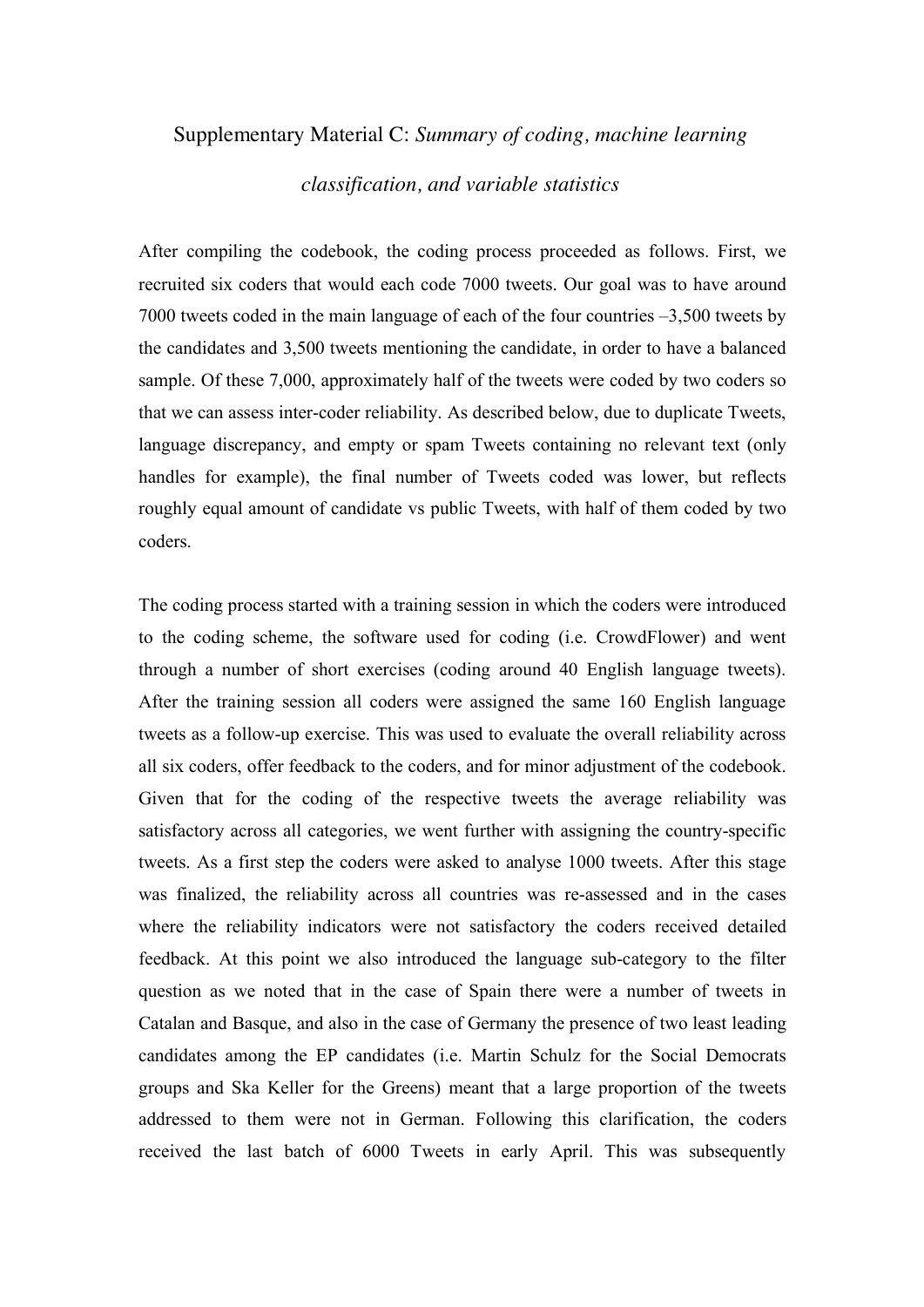supplemented with 2000 tweets for Germany and 1000 tweets for Spain in order to compensate for the language issue mentioned above.

|                 |                                 | Germany      | Greece       | <b>Spain</b> | UK           |
|-----------------|---------------------------------|--------------|--------------|--------------|--------------|
| <b>Summary</b>  | Coded by 1/ by 2                | 2947/2819    | 2787/2955    | 3490/1952    | 3189/3296    |
|                 | Total coded                     | 5766         | 5742         | 5442         | 6485         |
| Communication   | <b>Broadcasting</b>             | 2755         | 2883         | 1771         | 1557         |
|                 | Engaging                        | 3011         | 2859         | 3671         | 4928         |
|                 | % Agreement/Krippendorf/Maxwell | 79/0.58/0.59 | 85/0.70/0.70 | 84/0.66/0.69 | 85/0.62/0.70 |
| Tone            | Impolite                        | 399          | 1050         | 121          | 328          |
|                 | Polite                          | 5367         | 4692         | 5321         | 6157         |
|                 | % Agreement/Krippendorf/Maxwell | 92/0.30/0.85 | 80/0.26/0.60 | 93/0.17/0.87 | 95/0.54/0.90 |
| <b>Morality</b> | Moral                           | 265          | 204          | 437          | 531          |
|                 | Other                           | 5501         | 5538         | 5005         | 5954         |
|                 | % Agreement/Krippendorf/Maxwell | 95/0.50/0.91 | 97/0.53/0.93 | 96/0.41/0.92 | 90/0.39/0.81 |

Table C1: Inter-coder reliability statistics

**Notes**: the total number of valid tweets is less than 7,000 because here we exclude tweets we classified as "spam" or in other languages. As measures of inter-coder reliability, we report the percent agreement between the coders for those tweets coded by two coders, Krippendorff's alpha, and also Maxwell score as we consider it most appropriate measure of ICR because it is specifically designed for dichotomous variables.

The machine learning classification task consisted on the following steps. First, we processed the text of the labeled tweets by removing stopwords in each of the four languages, converting to lowercase, transliterating all characters to ASCII (e.g. replaced *á* by *a*) to avoid problems with accentuation differences, stemming all the words to convert them into tokens, and splitting the text into unigrams (tokens) and bigrams (sets of two tokens). We kept all hashtags as they were published, but we substituted all Twitter handles by just an  $\omega$  sign to avoid overfitting.<sup>1</sup> To further remove extremely rare and extremely frequent n-grams, which are likely to add noise to our classifier, we only consider n-grams that appear in two or more tweets, and in less than 90% of all tweets.

The second step in our analysis is to estimate the parameters of our classifiers. In particular, we use a regularized logistic regression with L2 penalty (ridge regression) that regresses a binary variable indicating whether the tweet corresponds to one or another category on a vector of n-gram counts that indicates the number of times each of the n-

<sup>1</sup> Since we are aggregating tweets at the candidate level, if tweets mentioning the name of a particular candidate are more likely to contain impolite content, then his or her name would be a good predictor of impoliteness, which would induce bias in our analysis.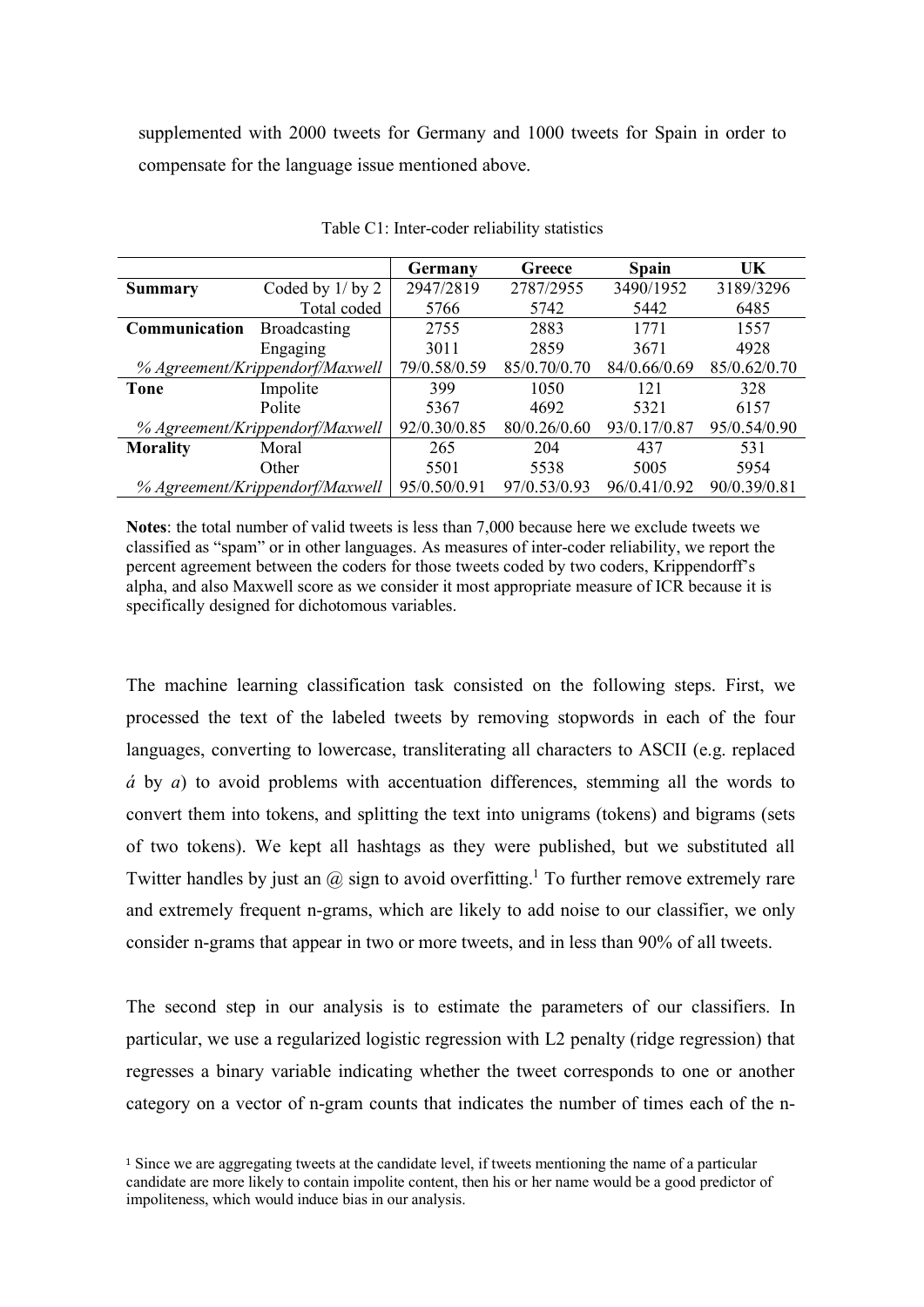grams we consider is mentioned in that tweet. <sup>2</sup> We use regularization in order to deal with the sparseness in our feature matrix (each tweet only contains a few words, and the rest of word counts is zero) and because we have more variables than observations in our dataset. Since tweets in our dataset are written in different languages, we run a different model for each country and variable. We estimated these machine learning classifiers using the python library *scikit-learn* (Pedregosa et al, 2011).

In Table C2 we report different measures of performance for our classifiers in each country. To compute these measures, we use 5-fold cross-validation: we split each dataset randomly into 5 sets ("folds") with 20% of the observations each; we train the classifier with the remaining 80% of the data, predict the labels for the remaining 20%, and compare with their true values; this procedure is repeated 5 times, each time using a different 20% "fold"

|                            |                 | <b>UK</b> | Spain | Greece | Germany |
|----------------------------|-----------------|-----------|-------|--------|---------|
| <b>Communication Style</b> | Accuracy        | 0.821     | 0.775 | 0.863  | 0.806   |
|                            | Precision       | 0.837     | 0.795 | 0.838  | 0.818   |
|                            | Recall          | 0.946     | 0.890 | 0.894  | 0.832   |
|                            | <b>Baseline</b> | 0.752     | 0.662 | 0.509  | 0.549   |
| Polite vs. impolite        | Accuracy        | 0.954     | 0.976 | 0.821  | 0.935   |
|                            | Precision       | 0.955     | 0.977 | 0.849  | 0.938   |
|                            | Recall          | 0.998     | 1.000 | 0.953  | 0.997   |
|                            | <b>Baseline</b> | 0.949     | 0.976 | 0.825  | 0.937   |
| Morality                   | Accuracy        | 0.895     | 0.913 | 0.957  | 0.922   |
|                            | Precision       | 0.734     | 0.665 | 0.851  | 0.770   |
|                            | Recall          | 0.206     | 0.166 | 0.080  | 0.061   |
|                            | <b>Baseline</b> | 0.879     | 0.906 | 0.954  | 0.919   |

| Table C2: Classifier performance |  |  |
|----------------------------------|--|--|
|----------------------------------|--|--|

**Notes**: *accuracy* is the % of tweets correctly classifier; *precision* is the % of tweets with predicted value of 1 (engaging; polite; related to morality) correctly classified; *recall* is the % of tweets with predicted value of 0 (broadcasting; impolite; not related to morality) correctly

<sup>2</sup> Note that in the classifier we exclude tweets marked as spam by our coders.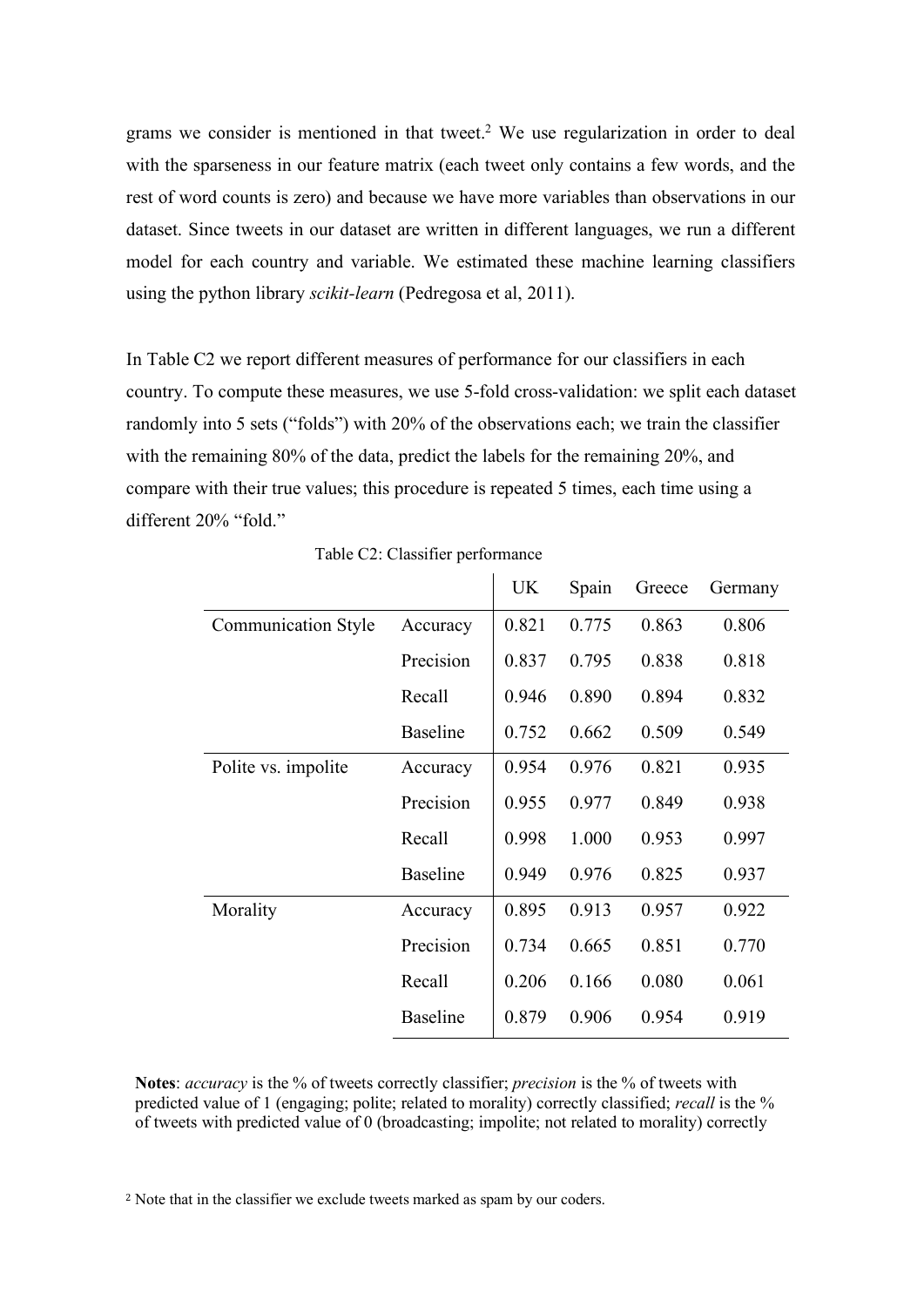classified; *baseline* is the proportion of tweets in the modal category for each variable (engaging; polite; not related to morality)

To ensure that the predicted values we are estimating correspond to our constructs of interest, we also extracted the top predictive n-grams for each category, that is, the ngrams that correspond to the variables with the highest and lowest coefficients in the regularized logistic regression. In Table C3 we report the top 25 n-grams for the three categories of interest in the UK, to illustrate our results.

#### Table C3: Top predictive stemmed n-grams for classifiers

Communication style

| <b>Broadcastin</b> | just, hack, #votegreen2014, :, and, $\omega$ , tonight, candid, up, tonbridg,         |
|--------------------|---------------------------------------------------------------------------------------|
| g                  | vote $(a)$ , im $(a)$ , follow ukip, ukip $(a)$ , #telleurop, angri, #ep2014,         |
|                    | password, stori, #vote2014, team, #labourdoorstep, crimin, bbc news                   |
| Engaging           | (a) thank, (a) ye, you'r, (a) it', (a) mani, (a) pleas, u, (a) hi, (a) congratul, :), |
|                    | index, vote # skip, @ good, fear, cheer, haven't, lol, @ i'v, you'v, @                |
|                    | that', choice, $(a)$ wa, $(a)$ who, $(a)$ hope                                        |
|                    | Politeness                                                                            |
| Impolite           | cunt, fuck, twat, stupid, shit, dick, tit, wanker, scumbag, moron, cock,              |
|                    | foot, racist, fascist, sicken, fart, @ fuck, ars, suck, nigga, nigga ?, smug,         |
|                    | idiot, @arsehol, arsehol                                                              |
| Polite             | $\omega$ thank, eu, #ep2014, thank, know, candid, veri, politician, today,            |
|                    | way, differ, europ, democraci, interview, time, tonight, $\omega$ think, news,        |
|                    | european, sorri, con-gratul, good, :, democrat, seat                                  |
|                    | Morality and democracy                                                                |
| Others             | $\omega$ ha, 2, snp, nice, tell, eu, congratul, campaign, leav, alreadi, wonder,      |
|                    | vote $(a, 1)$ , hust, nh, brit, tori, deliv, bad, immigr, #ukip, live, count, got,    |
|                    | roma                                                                                  |
| Moral/Dem          | democraci, polic, freedom, media, racist, gay, peac, fraud, discrimin,                |
|                    | homosexu, muslim, equal, right, crime, law, violenc, constitut, faith,                |
|                    | bbc, christian, marriag, god, cp, racism, sexist                                      |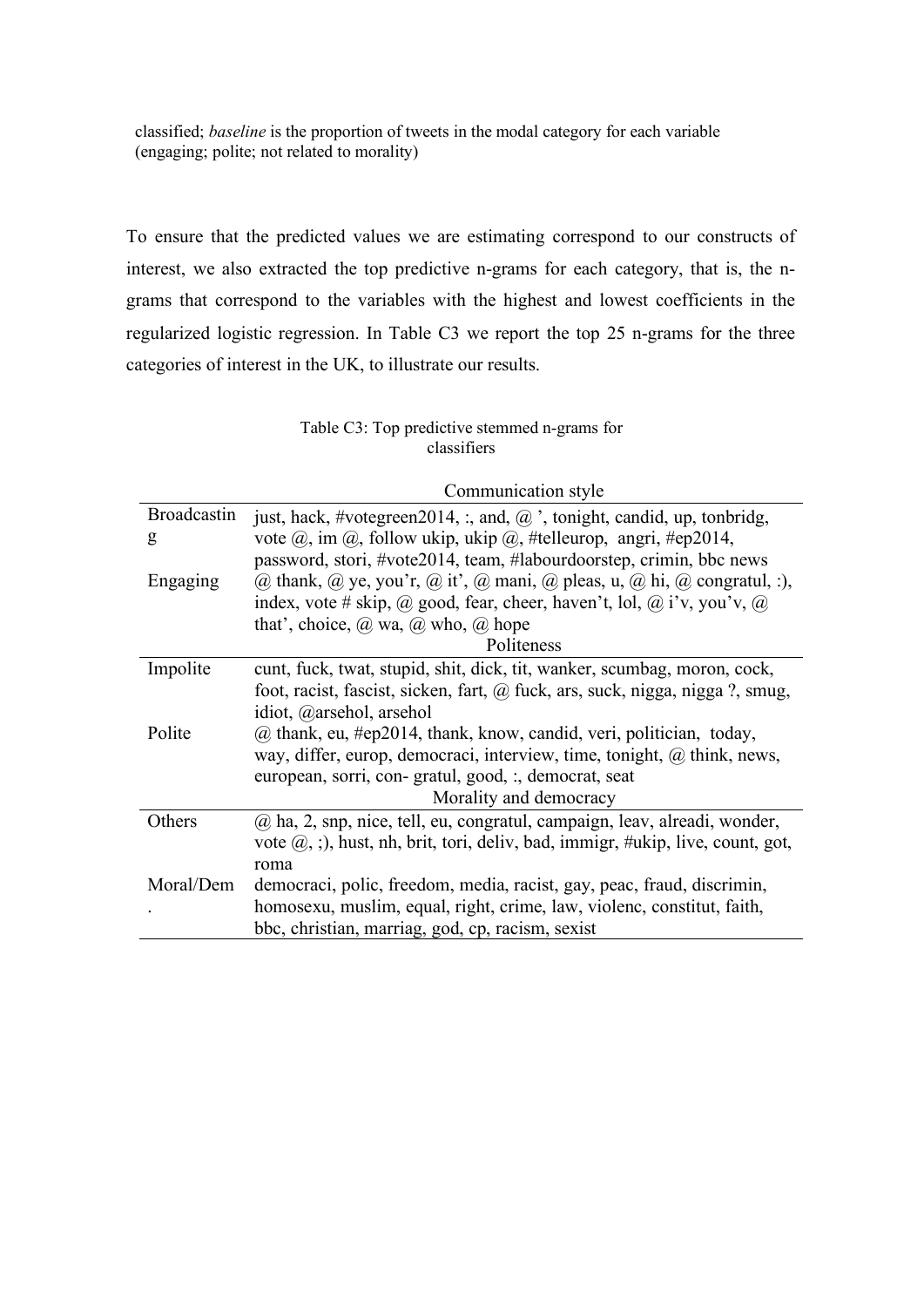# Summary statistics: Germany

| Variable                         | Mean           | Std. Dev.      | Min.     | Max.   | N   |
|----------------------------------|----------------|----------------|----------|--------|-----|
| % engaging tweets sent           | 0.26           | 0.17           | 0.01     | 0.92   | 92  |
| % impolite tweets received       | 0.06           | 0.03           | $\Omega$ | 0.2    | 90  |
| % tweets about morality/democ.   | 0.09           | 0 <sub>1</sub> | 0.01     | 0.88   | 90  |
| Incumbent candidate (dummy)      | 0.3            | 0.46           | 0        |        | 117 |
| Electability: doubtful           | 0.09           | 0.29           | 0        |        | 117 |
| Electability: safe               | 0 <sup>3</sup> | 0.46           | $\Omega$ |        | 117 |
| Electability: unpromising        | 0.61           | 0.49           | 0        |        | 117 |
| Candidate is male (dummy)        | 0.67           | 0.47           | 0        |        | 117 |
| Tweets sent by candidate         | 114.75         | 205.19         | $\Omega$ | 979    | 117 |
| Tweets received by candidate     | 576.58         | 3228.09        | $\Omega$ | 33452  | 117 |
| Number of followers              | 3386.46        | 15456.86       |          | 155193 | 104 |
| Ideology of candidate            | 4.77           | 1.27           | $-0.03$  | 6.26   | 66  |
| EU position of candidate         | 6.48           | 0.84           | 4.48     | 7.45   | 66  |
| National vote share              | 15.23          | 12.29          |          | 34.1   | 117 |
| National incumbent party (dummy) | 0.41           | 0.49           | 0        |        | 117 |

# Summary statistics: Spain

| Variable                         | Mean    | Std. Dev. | Min.     | Max.   | N   |
|----------------------------------|---------|-----------|----------|--------|-----|
| % engaging tweets sent           | 0.45    | 0.11      | 0.22     | 0.84   | 212 |
| % impolite tweets received       | 0.04    | 0.04      | $\theta$ | 0.28   | 211 |
| % tweets about morality/democ.   | 0.1     | 0.06      | $\Omega$ | 0.43   | 211 |
| Incumbent candidate (dummy)      | 0.07    | 0.26      | $\Omega$ |        | 225 |
| Electability: doubtful           | 0.15    | 0.36      | $\theta$ |        | 225 |
| Electability: safe               | 0.1     | 0.3       | $\theta$ |        | 225 |
| Electability: unpromising        | 0.75    | 0.43      | $\Omega$ |        | 225 |
| Candidate is male (dummy)        | 0.6     | 0.49      | $\Omega$ |        | 225 |
| Tweets sent by candidate         | 269.55  | 385.45    | $\theta$ | 2647   | 225 |
| Tweets received by candidate     | 1717.86 | 8339.83   | $\Omega$ | 99294  | 225 |
| Number of followers              | 8452.71 | 61523.6   | 10       | 866563 | 205 |
| Ideology of candidate            | 4.57    | 1.19      | 1.6      | 6.52   | 175 |
| EU position of candidate         | 6.01    | 0.24      | 5.46     | 6.41   | 175 |
| National vote share              | 8.4     | 11.84     | $\Omega$ | 41.9   | 225 |
| National incumbent party (dummy) | 0.05    | 0.22      | $\Omega$ |        | 225 |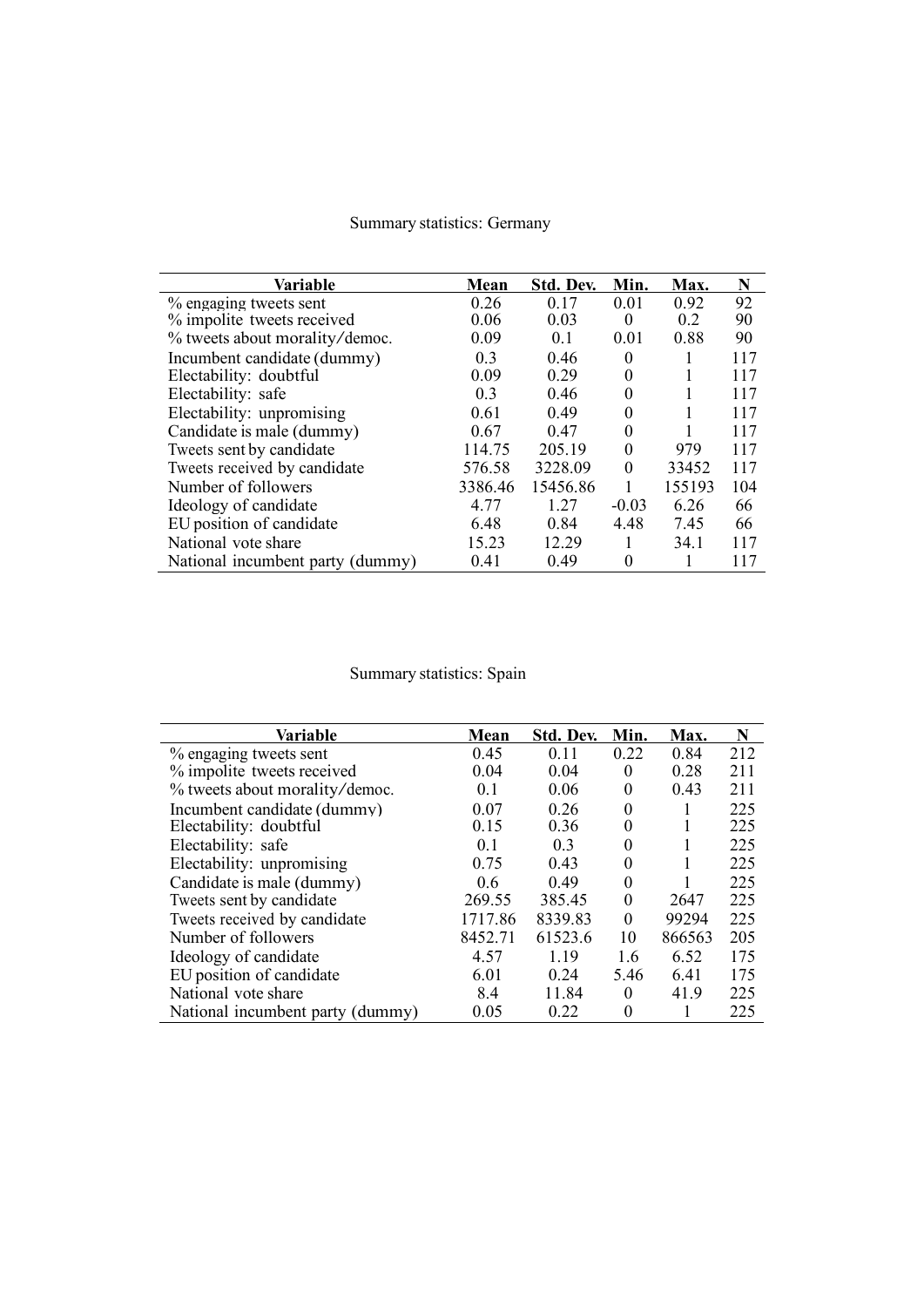| Variable                         | Mean    | Std. Dev. | Min.     | Max.  | N  |
|----------------------------------|---------|-----------|----------|-------|----|
| % engaging tweets sent           | 0.19    | 0.11      | 0.03     | 0.58  | 79 |
| % impolite tweets received       | 0.18    | 0.11      | 0        | 0.52  | 70 |
| % tweets about morality/democ.   | 0.04    | 0.04      | 0        | 0.28  | 70 |
| Incumbent candidate (dummy)      | 0.08    | 0.27      | $\theta$ | 1     | 99 |
| Electability: doubtful           | 0.02    | 0.14      | $\theta$ |       | 99 |
| Electability: safe               | 0.07    | 0.26      | 0        |       | 99 |
| Electability: unpromising        | 0.91    | 0.29      | $\Omega$ |       | 99 |
| Candidate is male (dummy)        | 0.66    | 0.48      | $\theta$ |       | 99 |
| Tweets sent by candidate         | 58.62   | 110.8     | $\Omega$ | 839   | 99 |
| Tweets received by candidate     | 93.44   | 260.77    | 0        | 1692  | 99 |
| Number of followers              | 2056.33 | 4797.74   | 3        | 37314 | 90 |
| Ideology of candidate            | 4.63    | 1.91      | $-0.29$  | 6.9   | 53 |
| EU position of candidate         | 6.66    | 0.05      | 6.49     | 6.74  | 53 |
| National vote share              | 15.18   | 11.04     | 0        | 29.7  | 99 |
| National incumbent party (dummy) | 0.4     | 0.49      | 0        |       | 99 |

## Summary statistics: Greece

# Summary statistics: UK

| Variable                         | Mean    | Std. Dev. | Min.     | Max.   | N        |
|----------------------------------|---------|-----------|----------|--------|----------|
| % engaging tweets sent           | 0.53    | 0.14      | 0.04     | 0.92   | 271      |
| % impolite tweets received       | 0.05    | 0.03      | 0        | 0.2    | 266      |
| % tweets about morality/democ.   | 0.06    | 0.04      | 0        | 0.25   | 266      |
| Incumbent candidate (dummy)      | 0.16    | 0.37      | 0        | 1      | 303      |
| Electability: doubtful           | 0.04    | 0.2       | 0        |        | 304      |
| Electability: safe               | 0.12    | 0.32      | 0        |        | 304      |
| Electability: unpromising        | 0.84    | 0.37      | $\theta$ |        | 304      |
| Candidate is male (dummy)        |         |           |          |        | $\theta$ |
| Tweets sent by candidate         | 169.42  | 330.06    | $\Omega$ | 3720   | 304      |
| Tweets received by candidate     | 656.84  | 3077.93   | $\Omega$ | 48781  | 304      |
| Number of followers              | 3119.31 | 13093.55  | $\theta$ | 191616 | 264      |
| Ideology of candidate            | 5.19    | 1.04      | 4.24     | 8.18   | 176      |
| EU position of candidate         | 5.18    | 0.58      | 3.75     | 6.14   | 176      |
| National vote share              | 15.61   | 14.33     | $\Omega$ | 36.1   | 304      |
| National incumbent party (dummy) | 0.32    | 0.47      | 0        |        | 304      |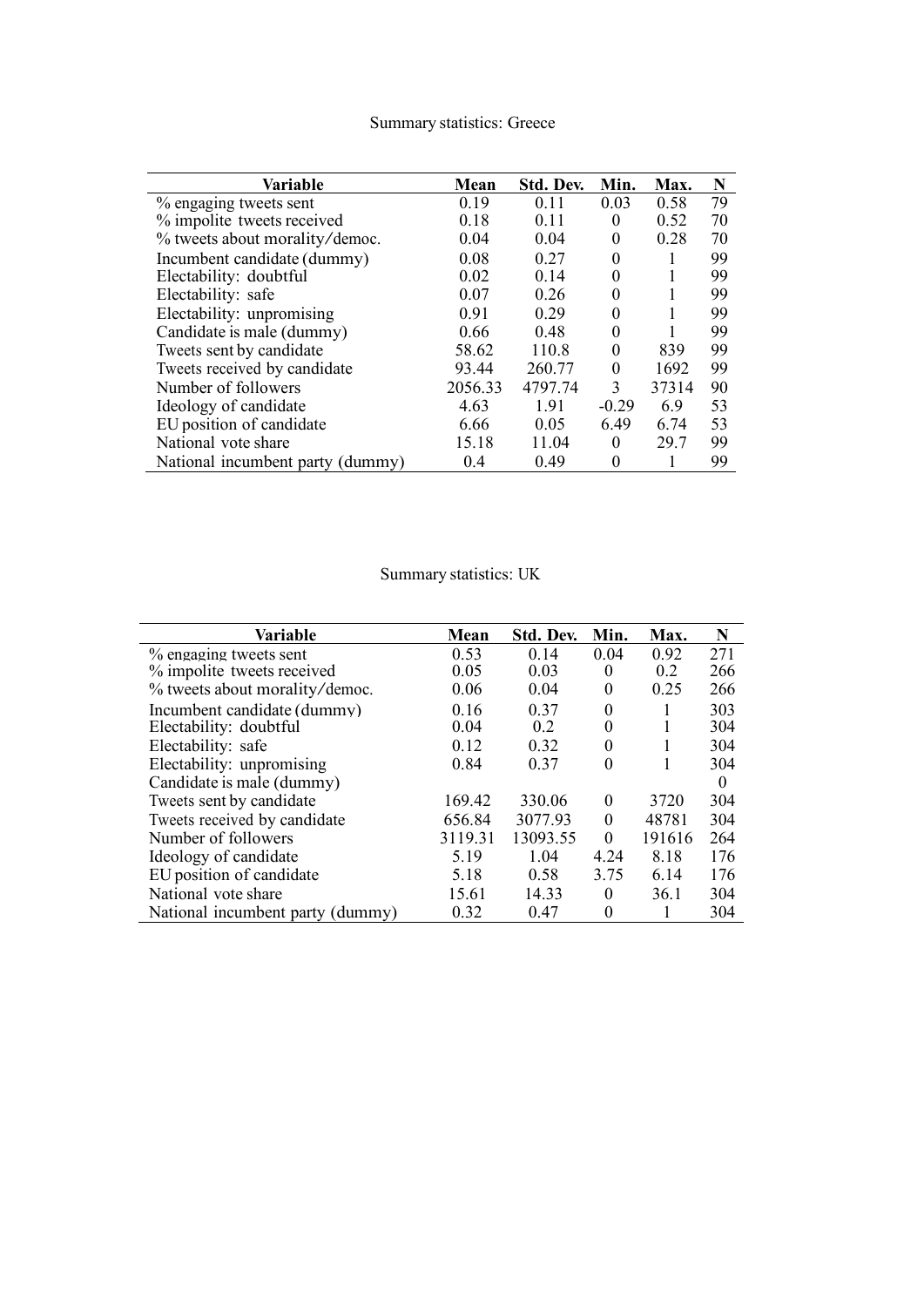## Supplementary Material D: *Coding instructions*

### **Social Media and 2014 EU Election Project**

In this job, you will be presented with tweets about the 2014 European elections. You will need to classify each tweet into the following series of categories:

#### **1. Polite Vs. Impolite**

- **Polite** (a tweet that adheres to politeness standards, i.e. it is written in a well-mannered and non-offensive way) **–** *@paulmasonews why doesnt #EU take a longer term view? Doesnt #Germany remember their 1940s bailout allowing recovery & growth? #Greece*
- Impolite (an ill-mannered, disrespectful tweet that may contains offensive language. This includes: threatening one's rights (freedom to speak, life preferences), assigning stereotypes or hate speech ("nigger", "faggot"), name-calling ("weirdo", "traitor", "idiot"), aspersion ("liar", "traitor"), pejorative speak or vulgarity, sarcasm, ALL CAPS, incendiary, obscene, humiliating.

**–** *@Nigel\_Farage How's your dirty European non British dirty bitch of a wife? Is she ok? Can't imagine what it's like for you.* 

**–** *@SLATUKIP – "@DavidCoburnUKip Oh shut up David. You're a bore. @marley68xx"* 

#### **2. Communication Style**

• **Broadcasting** (a statement or an expression of opinion)

**–** *@PaulBrannenNE – "Labour's freepost election address dropping through letter boxes across the North East this week."*

#### • **Engaging: directed to someone else**/**another user** (a direct response)

**–** *@GreenJeanMEP – "@klebudd Thank you Katie. We aimed for a positive campaign #Vote- Green2014"*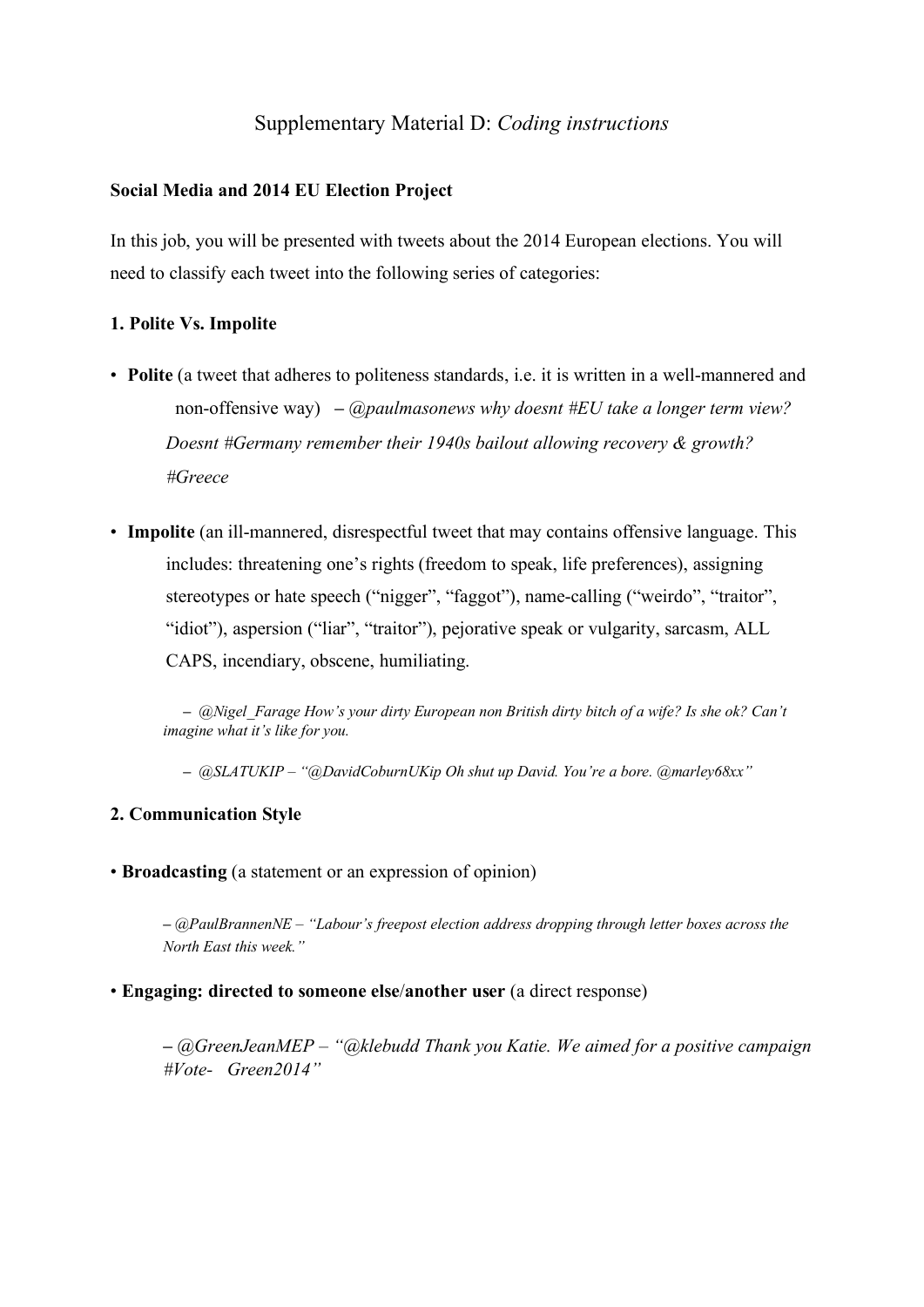## **3. Political content (other categories omitted)**

• **Morality and democracy** (tweets that make reference to one of the following topics: freedom and human right, traditional morality, law and order, social harmony, freedom and human rights, democracy, constitutionalism)

**–** *@NATOWales but what about the defense of democracy and freedom of speech???*

**–** *@Magee\_\_ That was dropped. He was then arrested for the content of the speech.*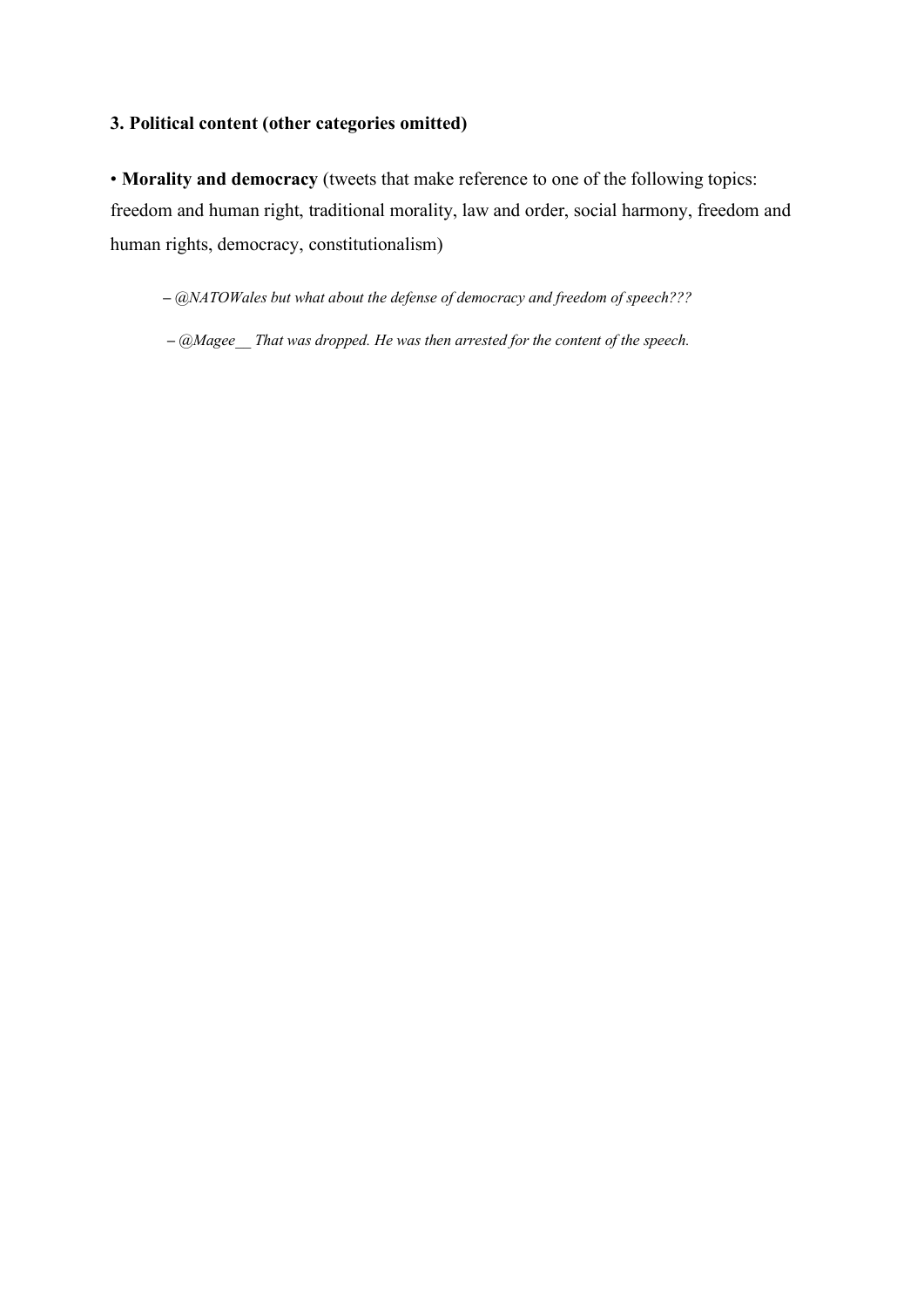## Supplementary Material E: *Additional Results*

The following Figure complements the analysis in the Results section of the paper by demonstrating that the differences we identified across countries are stable over time. The left panel displays the average probability that the tweets sent by candidates in each country and day are classified as engaging. The less smooth line overlaid on top reveals a monotonic increase in candidates' outreach to voters through social media as the campaign progresses, and in particular after the election day, in many cases to thank voters for their support. On the contrary, the proportion of impolite tweets received by candidates during the campaign remained relatively stable during this period, as we show in the right panel. The only exception to this general pattern is Greece, where we see a gradual decline during the campaign.







Germany  $\triangle$  Greece  $\triangle$  Spain  $\triangle$  UK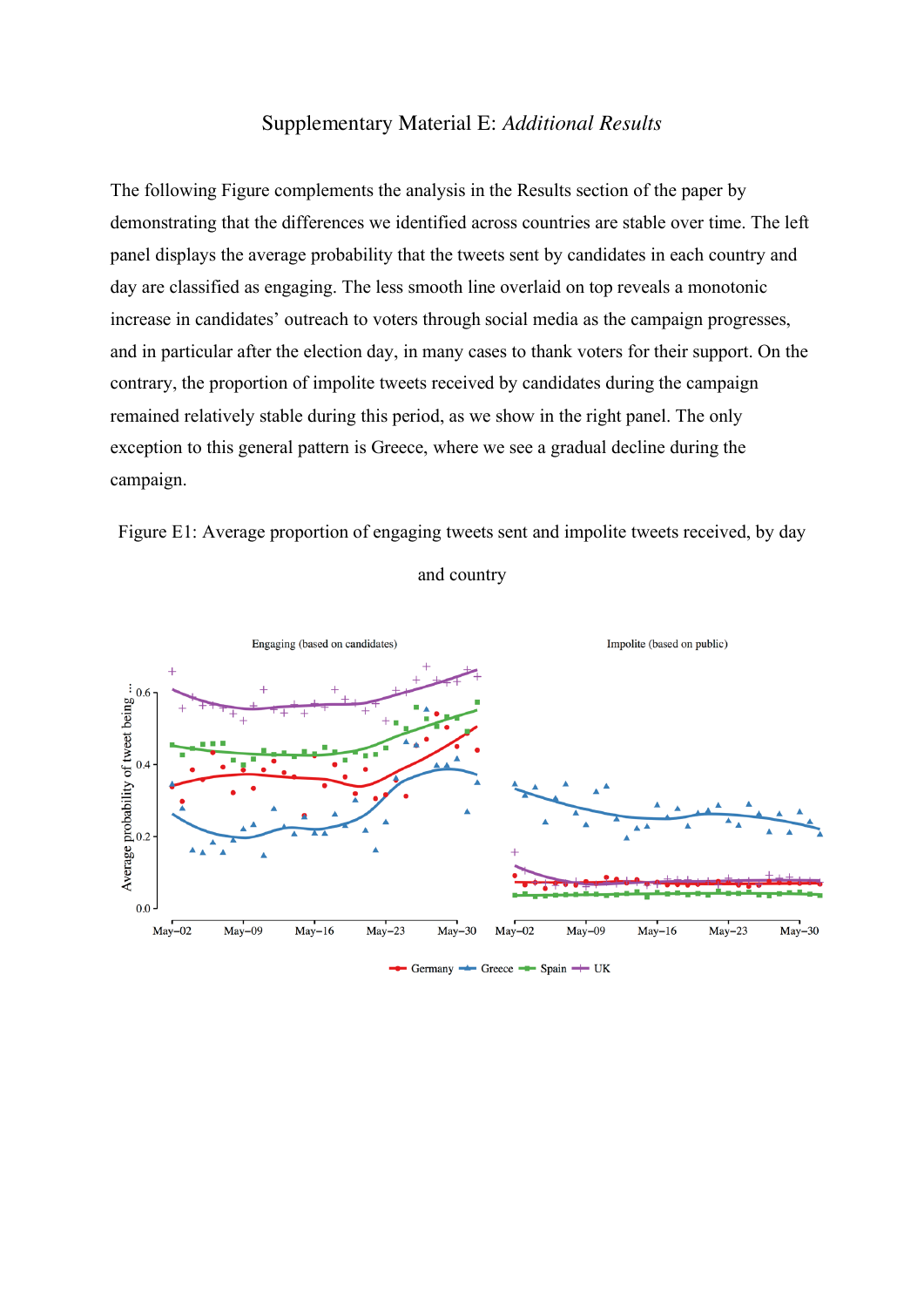#### **References**

- Anderson, A. A., Brossard, D., Scheufele, D. A., Xenos, M., & Ladwig, P. (2013). The "Nasty Effect": Online Incivility and Risk Perceptions of Emerging Technologies. *Journal of Computer-Mediated Communication*, *19*(3), 373–387.
- Brooks, D. J., & Geer, J. G. (2007). Beyond Negativity: The Effects of Incivility on the Electorate. *American Journal of Political Science*, *51*(1), 1–16.
- Gervais, B. T. (2015). Incivility Online: Affective and Behavioral Reactions to Uncivil Political Posts in a Web-based Experiment. *Journal of Information Technology & Politics*, *12*(2), 167–185.
- Hwang, H., Borah, P., Namkoong, K., & Veenstra, A. (2008). Does Civility Matter in the Blogosphere? Examining the Interaction Effects of Incivility and Disagreement on Citizen Attitudes. In *58th Annual Conference of the International Communication Association*. Montreal.
- Lorenzo-Rodriguez, J. & Madariaga, G. (2016). Going Public Against Institutional Constraints? Analyzing the Online Presence Intensity of 2014 European Parliament Election Candidates. *European Union Politics*, 17(2): 303-323.
- Lyons, B., & Veenstra, A. (2016). How (Not) to Talk on Twitter: Effects of Politicians' Tweets on the Whole Twitter Environment. *Cyberpsychology, Behavior, and Social Networking*, *19*(1), 8–15. Retrieved from http://citation.allacademic.com/meta/p\_mla\_apa\_research\_citation/7/4/5/3/5/p745354\_in
	- dex.html
- Ng, E., & Detenberg, B. (2005). The Impact of Synchronicity and Civility in Online Political Discussions on Perceptions and Intentions to Participate. *Journal of Computer-Mediated Communication*, *10*(3).
- Pedregosa, F., Varoquaux, G., Gramfort, A., Michel, V., Thirion, B., Grisel, O., Blondel, M., Prettenhofer, P., Weiss, R., Dubourg, V. & Vanderplas, J. (2011). Scikit-learn: Machine learning in Python. Journal of Machine Learning Research, 12(Oct), 2825-2830.
- Stromer-Galley, J. (2014). *Presidential Campaigning in the Internet Age*. New York: Oxford University Press.
- Thorson, K., Vraga, E., & Ekdale, B. (2010). Credibility in Context: How Uncivil Online Commentary Affects News Credibility. *Mass Communication and Society*, *13*(3), 289– 313.

Vergeer, M., & Hermans, L. (2013). Campaigning on Twitter: Microblogging and Online